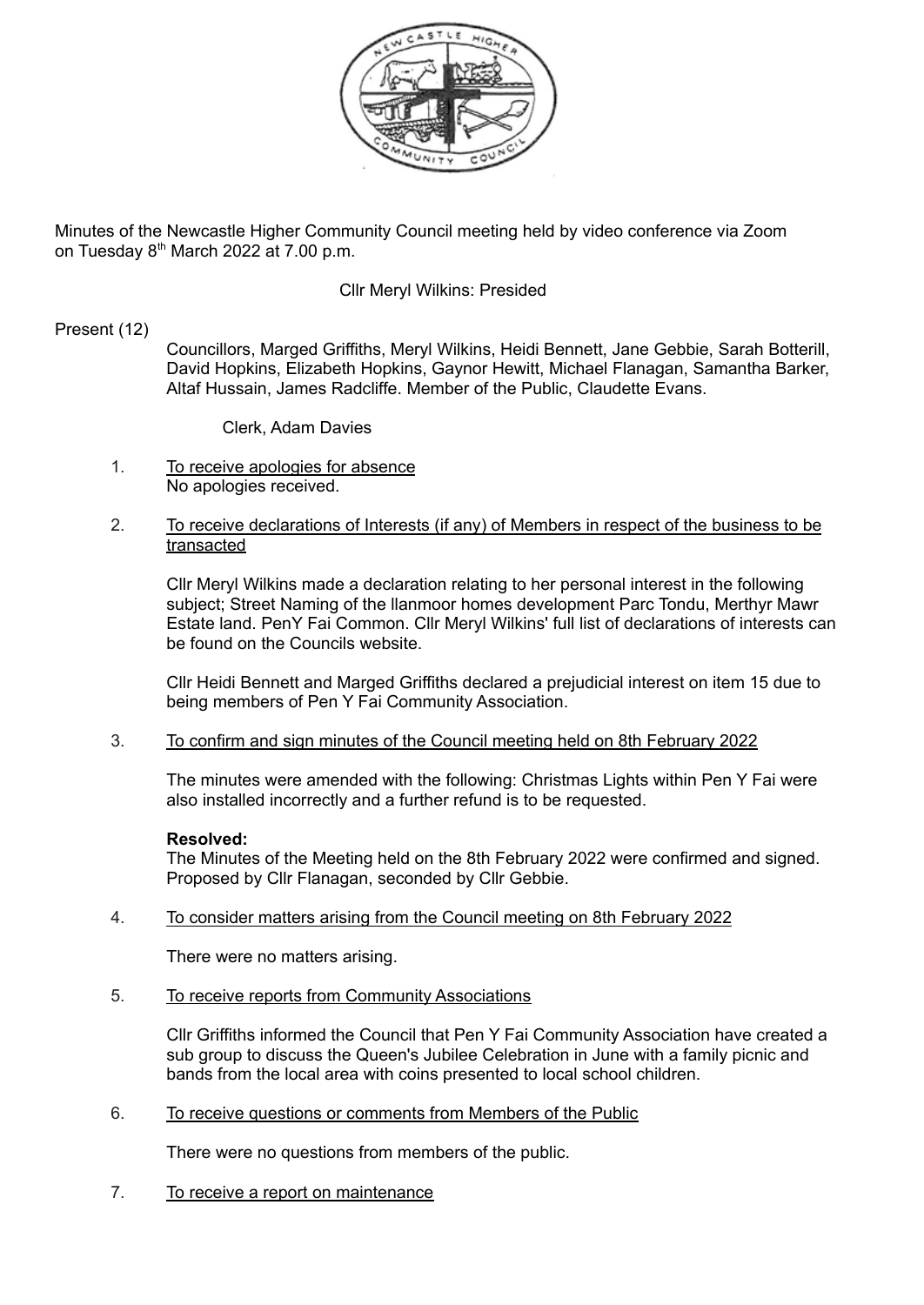- a. Defibrillator Grant Application The Clerk informed the Council he has made contact with Aberkenfig and Tondu Community Association regarding appointing guardians for the defibrillator. Cllr Flanagan has offered his time to fulfil the training part of the application form.
- b. To confirm Allotment Rents 2022 23 Councillors were informed that allotment rent letters have been sent out to allotment holders for the 2022 - 23 allotment rent. Councillor raised concerns that no increase in the rent has been arranged for this financial year, it was suggested that the newly formed committee would undertake a review.
- c. To confirm Pheasant Field contractor 2022 23 The Clerk informed the Council that Crown Garden Services are happy to continue as the Council's contractor for 2022 - 23 but noted a 5% increase from the previous year's quote which was £988.00 plus VAT. The increase was proposed by Cllr Bennett and seconded by Cllr Hopkins.
- d. Hanging baskets The Clerk confirmed that B-Leaf and Rowan Hobs have accepted to be the Councils contractors for 2022/23

# 8. Dog Waste Bins

a. To approve purchasing of larger dog bins Councillors suggested that further location alongside larger bins in certain areas would benefit the community and the overflowing situation of the bins.

The following locations were suggested for either upgrades or new bins: The Pheasant Field (Both Ends) One Close to Glanrhyd Hospital Near the post box along Ysbryd-y-Coed. Behind Pentre Felin retail park.

Further discussions took place and Councillors agreed to review its current contracts due to bins only being emptied once per week, identifying bins within the community that would require further emptying. with the report being provided back to the full Council with recommendations.

- b. To consider installation costs Due to the above recommendations the Council did not discuss this item.
- 9. To confirm Aberkenfig Woodland Tender provider April 2022 March 2023 The Clerk informed the Council that 2 quotes were received from J W contracting and another from Jayz Gardening Services.

The Council discussed each application and were in agreement that the costings were above the expected amount for the Woodland.

The Council agreed to temporarily contract Jayz Gardening Services to undertake maintenance of the area until a further tendering process can be undertaken after May's local Elections.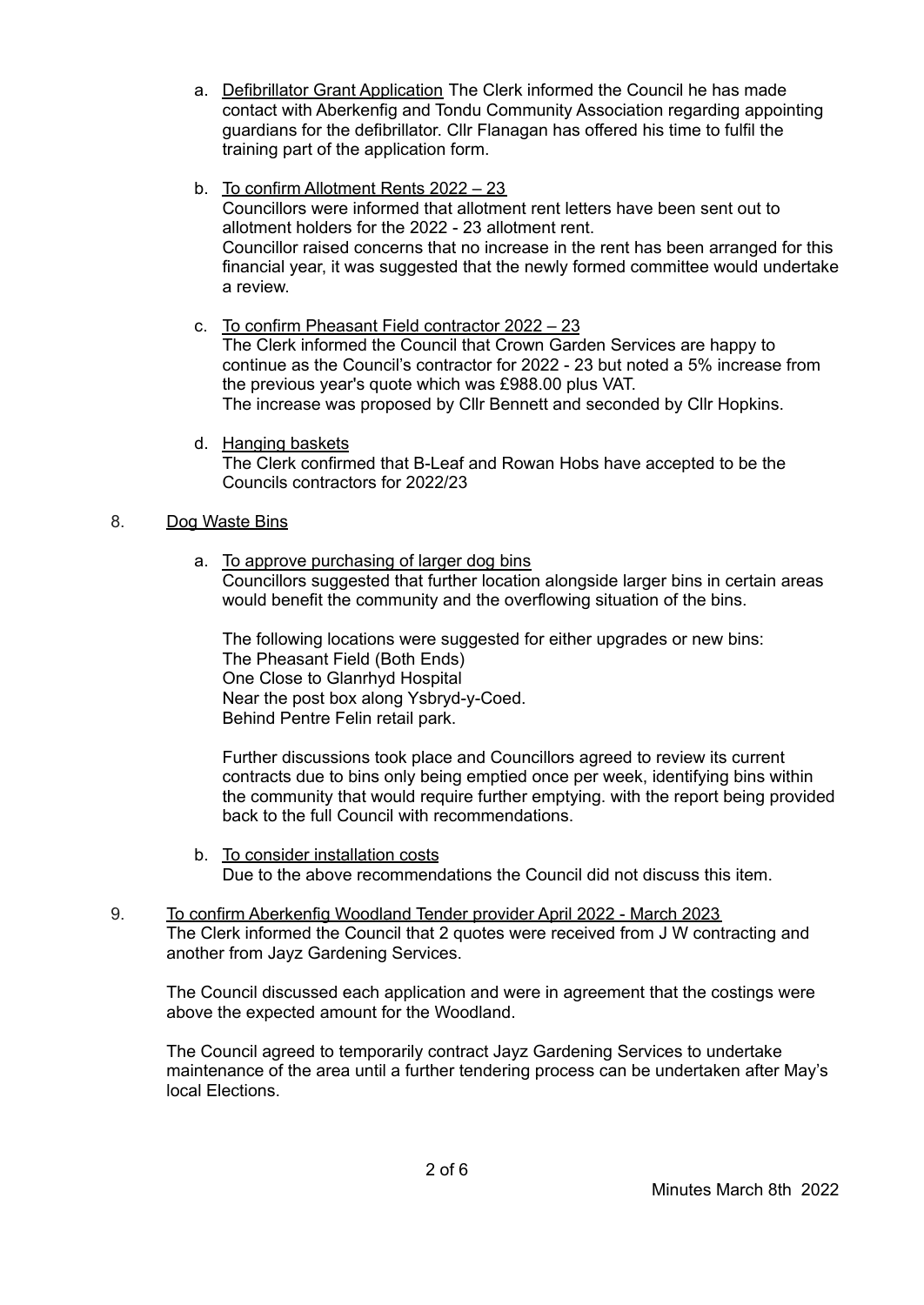### 10. Rights of Way

a. Suggested footpaths for maintenance

Cllr Flanagan kindly offered to walk a number of the footpaths to confirm their maintenance and present a report to the Council for the next meeting.

b. To Consider costing for Contractor Two contractors provided quotes with the Council agreeing to employ Baz Jenkins to complete 6 days worth of maintenance. Proposed by Cllr Bennett and seconded by Cllr Hopkins.

### 11. Finance

a. To receive accounts for payment

| <b>Boverton Nurseries</b><br>(Winter Basket Storage)                                                                | £<br>600.00                      |
|---------------------------------------------------------------------------------------------------------------------|----------------------------------|
| One Voice Wales<br>(Membership)                                                                                     | 667.00                           |
| Graham Paul<br><b>Payroll Services to December 2021</b>                                                             | 72.00                            |
| Clerk<br>(Printer Ink)<br>(1st, 2nd Class stamps)<br>(Zoom Communications)<br>(Working from home allowance<br>£6pw) | 12.99<br>18.12<br>43.17<br>78.00 |
| <b>Clerks Monthly Wage</b><br>(March 2022)                                                                          | ****                             |

The Council accepted these payments, proposed by Cllr Gebbie and seconded by Cllr **Bennett** 

a. To receive bank reconciliation for February 2022 The Council was provided with a bank reconciliation to the end of February 2022. Cllr Gebbie proposed to accept the reconciliation as correct and accurate seconded by Cllr Flanagan.

### 12. To discuss the following draft policies

a. GDPR Policy

Cllr Gebbie proposed to accept the police, Seconded by Cllr Bennett. Cllr Gebbie noted that to comply with the GDPR Policy Councillors agreed to share each other's information.

b. Complaints policy Due to the complexity of the policy, Councillors agreed to postpone the implementation of this policy and propose a simpler version of the policy.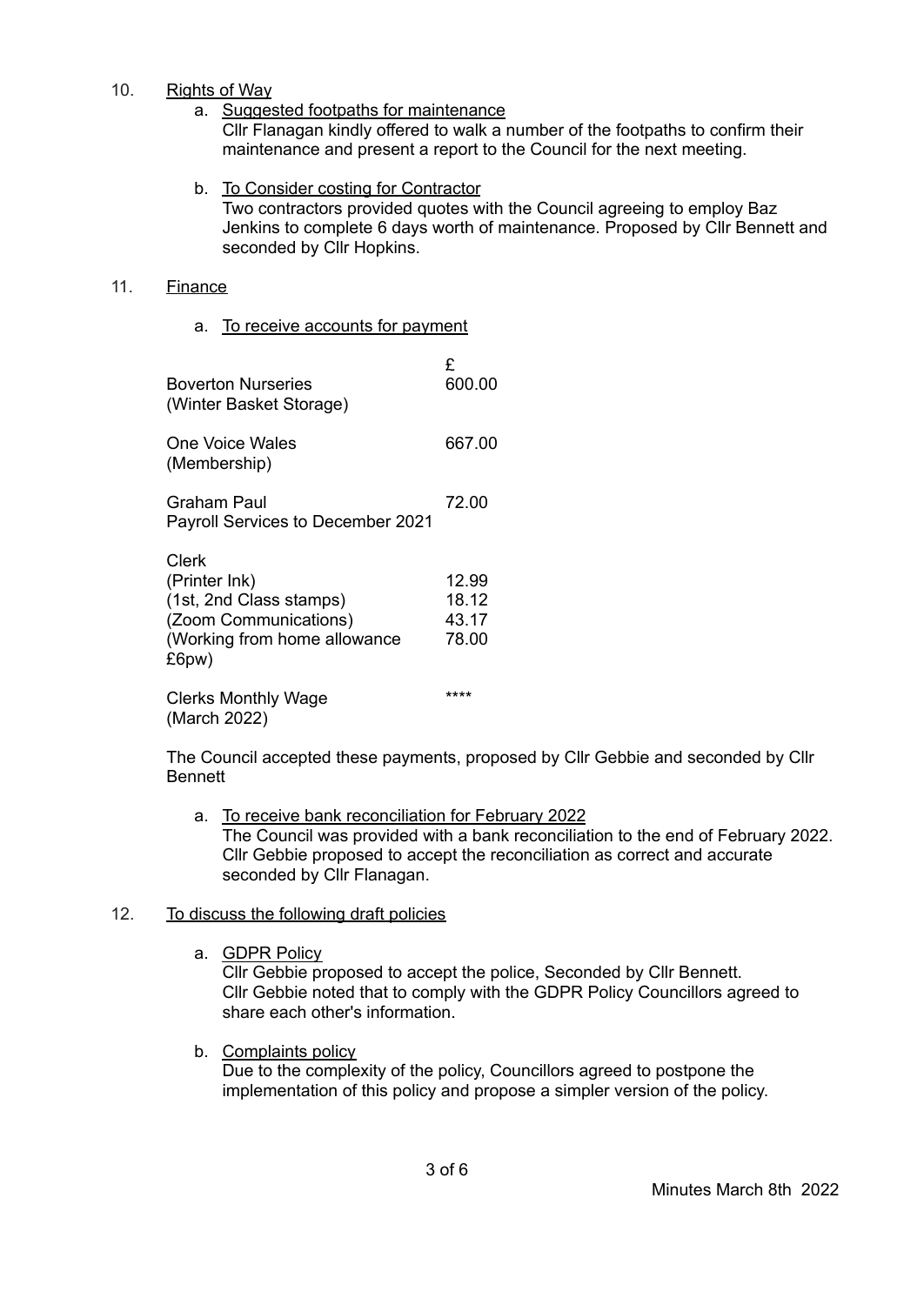# 13. To discuss a Committee structure and objectives.

The Following committees were approved Maintenance Committee, HR Committee, Wellbeing Strategy Committee and Audit, Finance and Policy Committee.

Proposed by Cllr Griffiths and seconded by Cllr Gebbie

## 14. To discuss Jubilee Celebrations and event application

Cllr Griffiths summarised the Pen Y Fai Community Association application for funding from the Community Council which will include a family picnic with entertainment for the local community.

Cllr Bennett and Griffiths were removed from the meeting.

Councillors discussed the application with Cllr Gebbie proposing to accept the funding toward the event, seconded by Cllr Flanagan.

It was noted that Full risk assessments and liability insurance should be provided to the Community Council for our records.

Councillors noted that Aberkenfig was absent from any events, Councillors suggested a further funding of £1500 toward the event to purchase coins for school age children located in the Aberkenfig Ward. Proposed by Cllr Gebbie and seconded by Cllr Hussain.

Cllr Bennett and Griffiths were re-admitted.

Pen Y Fai Community Association was informed that the funding will be provided from the Community Council and noted that further funding if they were able to accommodate Aberkenfig School Children.

- 15. To instruct the Council's internal Auditor for 2021 22 financial year Two contractors provided costings, the Council agreed to approve Kerry Grabham as the Councils internal Auditor for 2021/22 internal Audit. Proposed by Cllr Hopkins and seconded by Cllr Bennett.
- 16. To Consider Planning Applications

The Council noted the following applications and made no comment:

P/22/53/FUL 2 Clos y Talcen Penyfai CF31 4BU Proposal: Single storey extension to the rear of the property

P/21/1020/FUL Land at All Saints Way Penyfai CF31 4BT Proposal: Erection of 1800mm high close boarded fence (Plots 1-11) and 1800mm feather edge timber fence (Plots 15-20); retention of gabion detailing adjacent to footpath

P/21/1089/FUL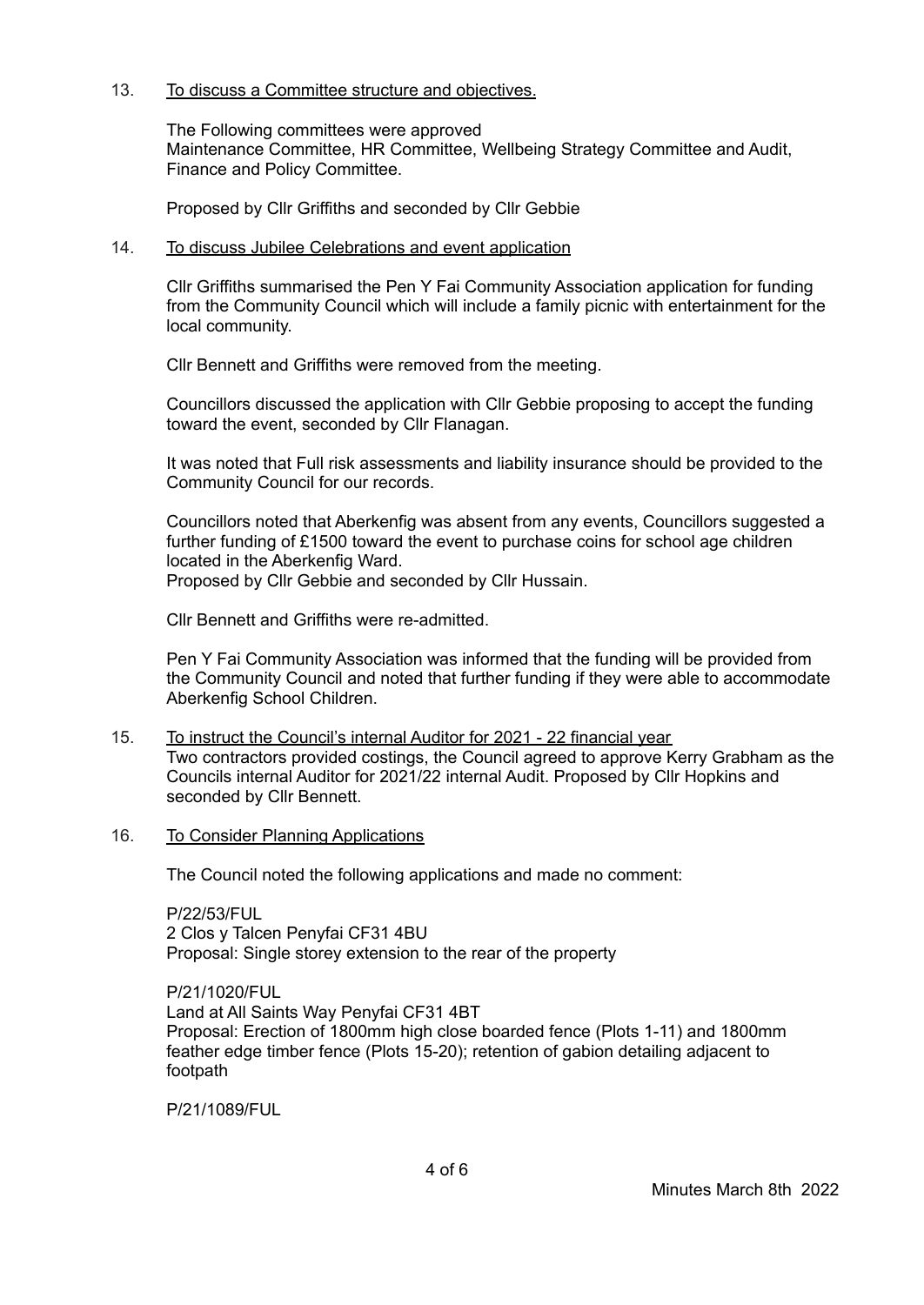Rear of Orchard House Penyfai Road Aberkenfig CF32 9AA Proposal : Construction of a new build property to the rear of Orchard House and conversion of an existing garage into an annex incidental to the enjoyment of Orchard House [amended plans received 28-2-22]

### 17. To receive BCBC Members Reports

(a) Cllr Altaf Hussain

Cllr Hussain welcomed old and new Councillors to the Council. Cllr Hussain provided his best wishes to the Council, as a member of the Council for 10 years and a BCBC member for 5 years he will continue to represent the Community as a Member of the Senedd for South Wales West.

Councillors thanked Cllr Hussain for his service to the Council and wished him well.

It was noted that an invite should continue to be sent if Cllr Hussain would like to attend in future.

(b) Cllr James Radcliffe

Cllr Radcliffe provided his best wishes to the Council noting that he has no intention of standing in May's Local Elections.

The Council wished him well for his family's future.

### 18. To receive Reports from Councillors

Cllr Bennett noted that the footpath NEW/29/1 between Ysbryd-y-Coed and All Saints Way in Pen Y Fai is expected to be open to the public sometime in June.

Cllr Wilkins reported that there are a number of Potholes in and around the junction of Pen Yr Heol and Heol Tyn Y Garn in Pen Y Fai. Cllr Hussain kindly offered to put in a report to BCBC.

Cllr Griffiths reported that she attended the Big Lunch Event on Monday, a discussion of the Eden project and jubilee celebrations took place.

### 19. Correspondence

### BCBC

Bridgend County Borough Council is seeking your views on proposals to extend existing Public Space Protection orders (PSPO)

### Member of the Public

A request under the freedom of information was received requesting The dates of which Cllr Jane Gebbie and Cllr Sarah Botterill supplied their expression of interest forms to become Councillors to Newcastle Higher Community Council. The Clerk provided these details on the 8th Feb 2022

### Sell to Wales

An account has been set up in readiness for the Council's work schedule in The Pheasant Field, Pen Y Fai.